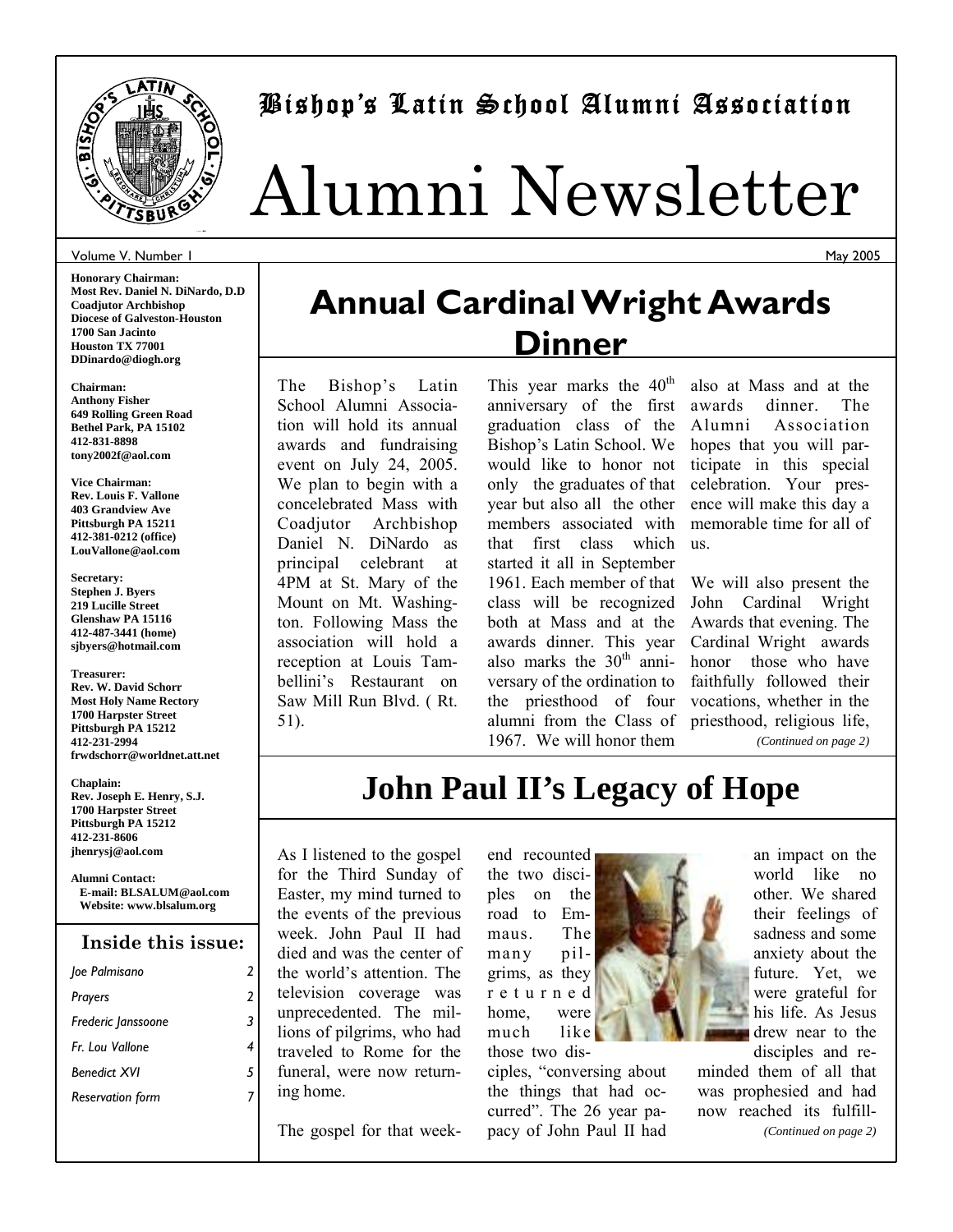T

| <b>John Paul II's Legacy of Hope</b>                                                                                                                                                                                                                                                                                                                                                                                                                                                                                                                                                                | <b>Cardinal Wright Awards</b>                                                                                                                                                                                                                                                                                                                                                                                                                                                                                             | <b>Mr. Joe Palmisano</b>                                                                                                                                                                                                                                                                                                                                                                                                                                                                                                                                                                                                                |
|-----------------------------------------------------------------------------------------------------------------------------------------------------------------------------------------------------------------------------------------------------------------------------------------------------------------------------------------------------------------------------------------------------------------------------------------------------------------------------------------------------------------------------------------------------------------------------------------------------|---------------------------------------------------------------------------------------------------------------------------------------------------------------------------------------------------------------------------------------------------------------------------------------------------------------------------------------------------------------------------------------------------------------------------------------------------------------------------------------------------------------------------|-----------------------------------------------------------------------------------------------------------------------------------------------------------------------------------------------------------------------------------------------------------------------------------------------------------------------------------------------------------------------------------------------------------------------------------------------------------------------------------------------------------------------------------------------------------------------------------------------------------------------------------------|
| (Continued from page 1)<br>ment in Him, so Pope John Paul II<br>reminded us of the teachings of the<br>Catholic Church. Throughout his<br>papacy, he encouraged us not to be<br>afraid of the Truth. Were not our                                                                                                                                                                                                                                                                                                                                                                                   | (Continued from page 1)<br>or as a lay person. This year's<br>awardees are Father W. David Schorr,<br>Father Louis Vallone, Norb Sieber<br>and Pat Joyce.                                                                                                                                                                                                                                                                                                                                                                 | Joe Palmisano was on the teaching<br>staff at the Bishop's Latin School<br>from 1965 through 1969. He taught<br>both English and French during his<br>tenure at Bishop's Latin School.                                                                                                                                                                                                                                                                                                                                                                                                                                                  |
| hearts burning within us as he<br>taught? His life was a living witness<br>of that Truth. His worldwide evan-<br>gelization beckoned us to open<br>wide the doors to Christ.<br>Whether he was speaking to youth,<br>the poorest of the poor, the wealthi-<br>est of nations, priests or members of<br>other faiths, his message was the<br>same. He lived the paschal mystery.<br>In doing so, he taught us about life,<br>suffering and in the end, death and<br>resurrection. Now, Christ has<br>opened the door to John Paul II. He<br>has appeared to Peter.<br>Mark J. Cotter<br>Class of '72 | Please fill out and return the reserva-<br>tion form on the last page of this<br>newsletter.<br>If you have any questions, please feel<br>free to contact me. I can be reached at<br>412-831-8898. My e-mail address is<br>tony2002f@aol.com.<br>Also, check out our website (www.<br>blsalum.org) for many features and<br>links pertaining to the BLS Alumni<br>Association.<br>And additional features regarding the<br>goals, and aims of the Association,<br>our vocation Mass and awards dinner<br>on July 24, 2005 | After his departure, Joe was hired<br>by Shaler Area School District as a<br>school counselor until his retirement<br>in 1995. He is also past-president of<br>the Allegheny County Counselor's<br>Association.<br>Since retirement he has been very<br>active in his parish both in the choir<br>and the R.C.I.A. program. He is a<br>part-time staff member at St. Paul's<br>Retreat Center, where he runs work-<br>shops and does counseling for the<br>AA Program. He is also a member of<br>the Serra Club. Because of his loy-<br>alty to the Bishop's Latin School, Joe<br>is a regular attendee at all of our<br>alumni events. |
|                                                                                                                                                                                                                                                                                                                                                                                                                                                                                                                                                                                                     | <b>Keep in your prayers</b>                                                                                                                                                                                                                                                                                                                                                                                                                                                                                               |                                                                                                                                                                                                                                                                                                                                                                                                                                                                                                                                                                                                                                         |

#### **Deceased Alumni**

1965 Daniel J. Conn John E. Heidenreich Richard J. Pater Paul J. Schratz (Rev.) Norman Van Horne

1966 Roger E. Craska Anthony Lombardozzi

1967 John F. Reed John Yurko

1968 Dennis Clougherty Brian Keane Paul R. Kraus Gregory Rybar Kenneth M. Sauers

#### 1971 David Kriss (Rev.)

1972 Robert H. Scheeser John Urban

1973 Jeffrey Stokan

### **Deceased Faculty and Staff**

Fr. Richard Colgan, S.J. Richard (Major) Bennett Fr. F. J. Dougherty, S.J. Fr. James F. Gallagher, S.J. Fr. John P. Klein Fr. George Krieger, S.J. Fr. J. B. Lanahan, S.J. Mr. Patrick McShane Mrs. Delia Reilly Fr. Vincent Taggart, S.J.

#### **Deceased Relatives**

The Mother, Elizabeth. of Bill Booker ('69) The Sister, Marilyn McKenna, of Norbert Sieber ('65) The Mother of Raymond Niedenberger ('67) The Mother, Sis Mackowiak, of Msgr. Bill Ogrodowski ('67) The Mother, Blanche, of Dennis ('72) and Fr. Tom Lewandowski ('74) The Sister, Elizabeth Cotter-Santos, of Mark Cotter ('72) The father, Frank, of Fr. Frank Almade Emma Meskunas,the mother in law of Edward A. Cetnarowski The Mother, Mary Louise ("Bee"), of Pat Joyce  $(^{\circ}67)$ 

#### **Ill Alumni and Relatives**

Mark Cotter ('72) John Ferrante The Sister, Cathy McNeilly, of Fr. Lou Vallone ('65)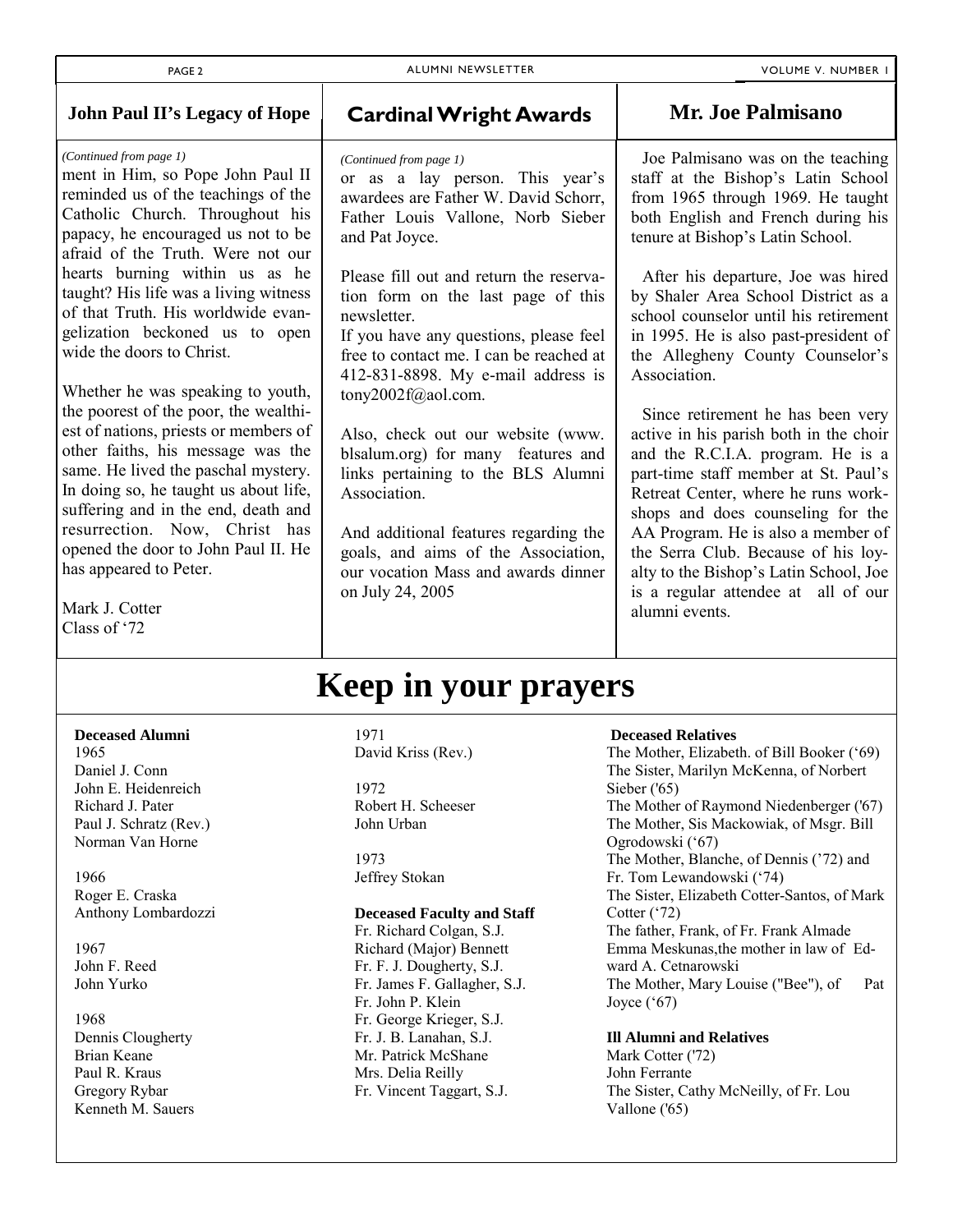# Did a Catholic Relic Help Save a Baby?

*[Courtesy of ABC News Primetime]* 

Did a relic of a blessed French Canadian priest help save a premature baby?

 In 1999, Jill Chadwick went into labor four months early. Doctors at West Penn Hospital feverishly worked in order to delay delivery. Chadwick's mother, Gerry Kovalchick, went to St. Anthony's Chapel to pray for her daughter and grandchild. Kovalchick explained her situation to Father W. David Schorr. He gave her a relic to take back to her daughter. He had never permitted a relic to leave before. But he felt at that moment it was the proper gesture to do.

 The relic was a jewelry box that contained a medallion and a locket with strands of hair from the Blessed Frederic Janoosse. Kovalchick took the relic back to the hospital. Chadwick in the privacy of silent prayer took the relic, rubbed it on her stomach and prayed to the blessed priest to help her and her baby. When the time came for delivery procedures, Chadwick said she had a vision of a man with white hair in the delivery room.

 Christopher Ian Fredric Chadwick was born at weight of only 1 pound, 10 ounces and barely 12 inches long. He was so small that his eyes were fused shut. Premature infants today often survive, but most often have terrible childhood maladies. Christopher has not shown any signs of complications.

 The Catholic Church is now investigating this event.

### **BLESSED FREDERIC JANSSOONE**

Blessed Frederic Janssoone was born in Flanders in 1838. His life took many interesting turns. His was not an ordinary nineteenthcentury way of life. Frederic was born of wealthy farm parents and he was the youngest of thirteen children. He was just nine when his father died, so the boy left school to help support his mother. He soon realized that he had a "knack" for selling. He enjoyed people. He liked meeting new people and he knew how to explain his products. Frederic's mother died in 1861. It was then that the twenty-three-yearold reached into his heart in search of his own life's call. He realized that he was experiencing a strong desire to join the Franciscan order. After his seminary studies were finished, Frederic was ordained a Franciscan priest. He became a military chaplain for a time. Then in 1876, he was sent to the Holy Land. Father Frederic preached the Gospel in the places made sacred by Jesus himself.

He used his skills to help various groups of Christians cooperate in the upkeep of two sacred churches. He built a church in Bethlehem. Blessed Frederic is also remembered for reviving an old custom of having pilgrims make the Stations of the Cross throughout the streets of Jerusalem

Father Frederic's ministry in Canada began when he was transferred there in 1881. He was sent on a fundraising tour. His many talents served him well. His joyful spirit of self-giving made him much loved immediately. His sermons and talks were filled with interesting facts about the Holy Land. He looked

into the faces and hearts of the people and prayed that they would grow in the richness of God's life. In 1888, he returned to Canada to stay and was to spend the rest of his life there.

Father Janssoone was an interesting person and a fascinating writer. He wrote several articles and biographies of saints. They are reminders of the enthusiasm that filled his own soul. They reflect the joy of Jesus that he so willingly shared with others. Father Frederic died on August 4, 1916. He was declared "blessed" in 1988 by Pope John Paul II.

*Blessed Frederic's talents served him well in bringing the gospel to the places he went. Am I using my gifts for the good of others?* 



**Fr. W. David Schorr** 

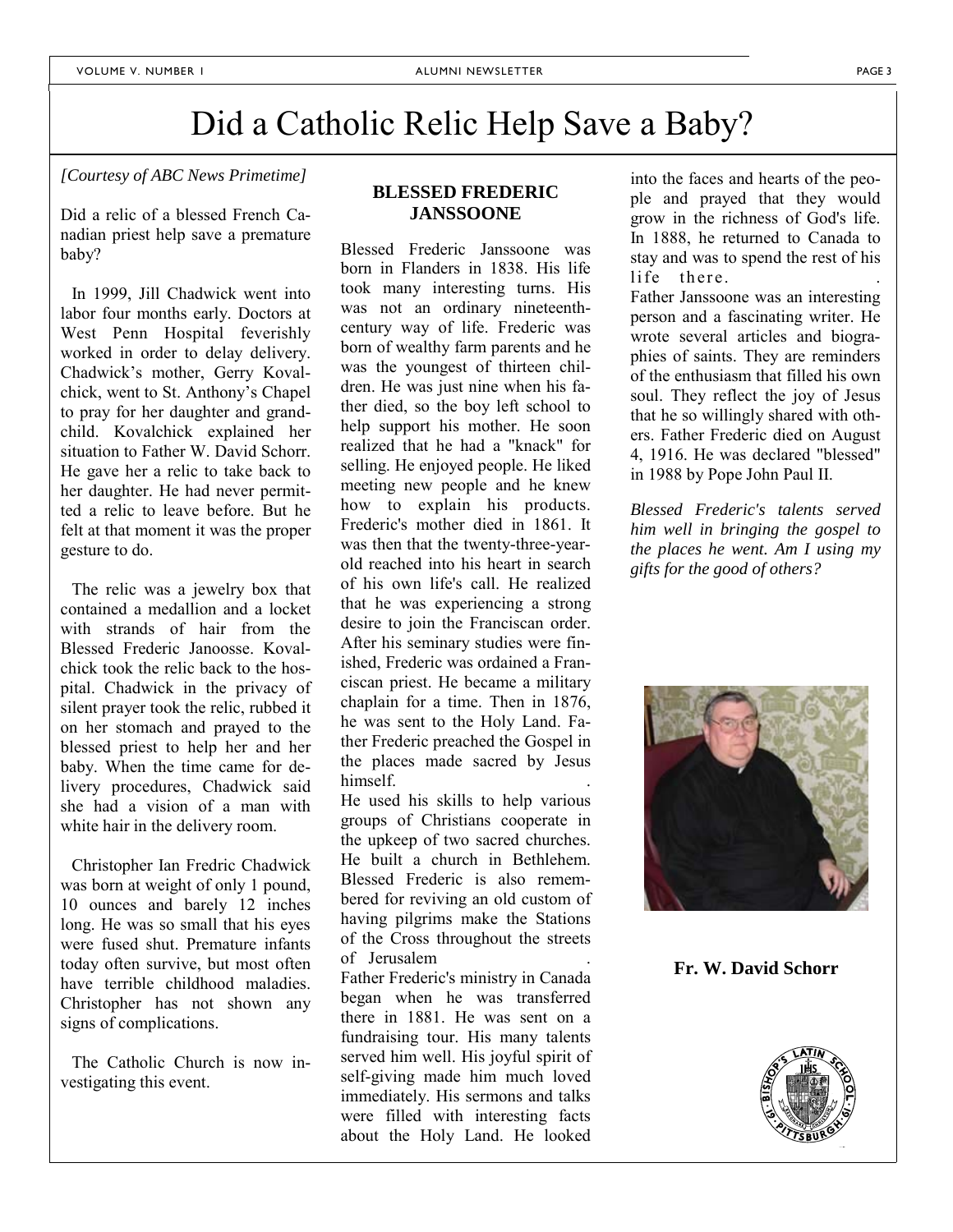### **Rev. Lou Vallone ends his Pastorate at St. Mary of the Mount Church**

 Rev. Louis F. Vallone was ordained to the priesthood on May 5, 1973 and has served in five parishes in the diocese since his ordination, the most recently being at Saint Mary of the Mount.

 After 12 years on Mt. Washington, Fr. Lou has been reassigned by the diocese to the next phase in his ministry to the people of God. His immediate assignment is a six month sabbatical for continuing study and formation in Rome. His sabbatical is officially worded:

 …"As you prepare for this new chapter in your life, I ask that you work closely with Rev. James Wehner, director of the department for post-ordination formation, who will assist you in finalizing the details related to the approved sabbatical program at the North American College in Rome.

 "In a particular way, I thank you for the dedicated priestly service that you have provided the faithful of St. Mary of the Mount these past twelve years. At the same time, I ask God's blessing on you as you put aside temporarily your pastoral responsibilities and undertake your sabbatical…"

 During his twelve years as pastor, Fr. Lou has been instrumental in stabilizing and revitalizing the parish by eliminating a \$750,000 debt to the diocese, renovating the church building and keeping the parish school alive and functioning, all while attending to the pastoral needs of the people of Saint Mary of the Mount Parish.

 In addition to his duties at Saint Mary's, Fr. Lou was an active member of the Mount Washington Ministerium, an ecumenical group of ministers on the Mount, a member of the Pittsburgh Human Relations committee, chaplain to the city of Pittsburgh Police (as well as a number of other organizations), an

adjunct professor of canon law at Duquesne university and a member of the Priests Council, Diocese of Pittsburgh.

 Informally, he is a member of: the Blue Knights IX, a law enforcement motorcycle group and the 50 Below Club, a scuba diving club, a member of Carpenters' District Council of Pennsylvania, LU #2274, Canon Law Society of America and a number of many more associations and groups

 He rides a Harley Davidson Electra Glide motorcycle on the highway and a Honda Nighthawk on city streets. Fr. Lou plays racquetball and is considered quite capable player for a person of his age! He enjoys vacations scuba diving (ask any parishioner his favorite hobby!). He is also a good son, phoning his mother everyday and making frequent contact with his family.

 Upon his return from sabbatical, the diocese of Pittsburgh will have another assignment ready and waiting.

### **Where are they?**

Please help us find some of our "Lost Alumni." We are trying to get our database as complete and accurate as possible. We have no valid address for many of the alumni. If anyone has any information regarding alumni please let us know.

Note also that we are looking for the members of the classes of 1974 and 1975, even though they did not graduate due to the closing of BLS.

Please send any information you may happen to have to us by telephone at **[412] 231-8606**  or e-mail at: **BLSAlum@aol.com**  or regular mail at:

**Bishop's Latin School Alumni Association** . **1700 Harpster Street** . **Pittsburgh, PA 15212-4393** 

.



Fr. Lou Vallone with one of his hobbies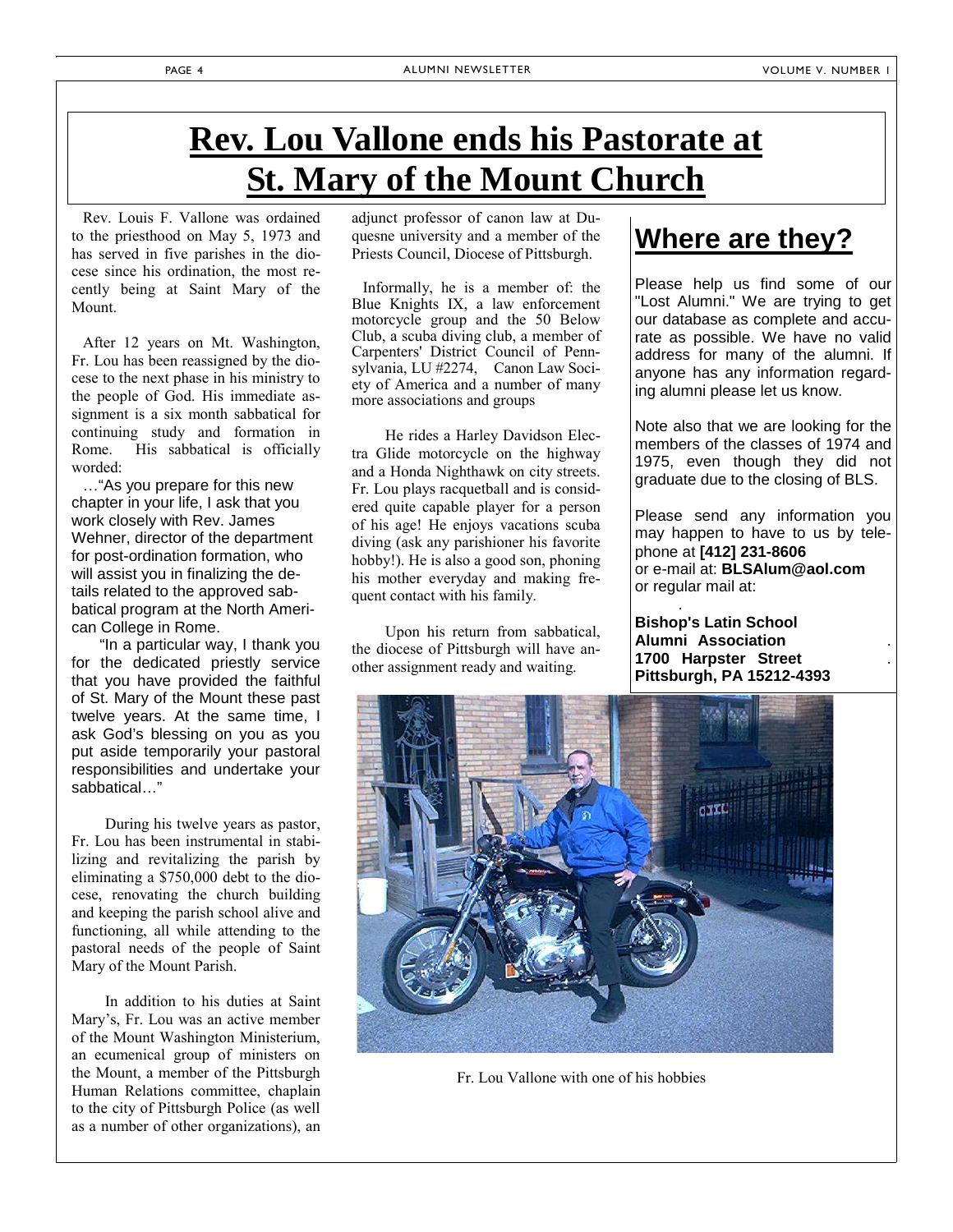# **Benedict XVI**

Lord's vineyard is vast. The needs are many. As a simple, humble worker, our Holy Father,

### **A Humble Worker in the Lord's Vineyard**

*"After the Great Pope John Paul II, the cardinals have elected me, a simple, humble worker in the* 

*Lord's vineyard."* As Pope John Paul II set the tone for his papacy with the words, "Be not afraid", I believe the first words of Pope Bene-

dict XVI give us an indication of how he views his vocation as priest, bishop, cardinal and now, as pope. He described himself as an "insufficient instrument" dependent upon our prayers. The



Benedict XVI, acknowledged that his role is to do the work of His Lord, to do His will. The vineyard is the Lord's. The vineyard imagery is appropriate in this Year of the Eucharist. The vine produces the

grapes to make the wine. At the same time, the work of the vine dresser is to ensure that the branches do not grow too far from the vine. Christ is the vine. We are the branches. In an age of moral relativism and

radical new philosophies, the vine represents continuity. Truth doesn't change. Finally, Pope Benedict XVI will work to produce much fruit among the People of God. I believe this will be the contribution of his pontificate.

Mark Cotter '72



Coat of Arms of Benedict XVI

### **Not on the Mailing List???**

You can use this form to provide information about yourself or a classmate (especially one of the "missing"). Fax or mail it.

nomen: (Annum:)

via:

publica: codex zipi:

epistola electronica:

facta notabilia de te:

Send your information to:

BLS Alumni Association Attn: Fr. Joseph Henry S.J. 1700 Harpster Street Pittsburgh, PA 15212-44393

Fax Number: 412-231-7180

| $\Box$ In futuro volo te mihi non scribere in lingua latina! |  |  |  |
|--------------------------------------------------------------|--|--|--|
|--------------------------------------------------------------|--|--|--|